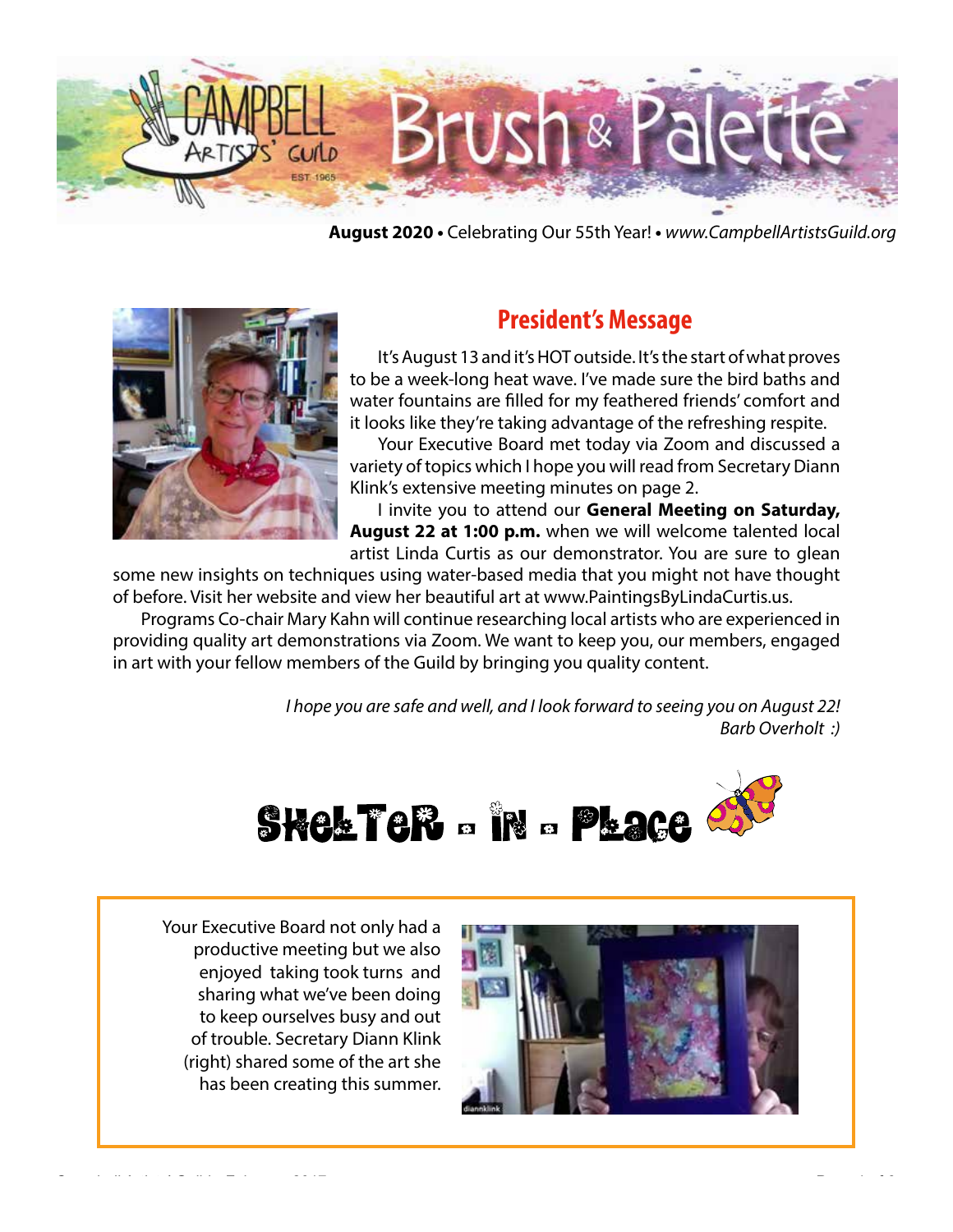

# Executive Business Meeting Minutes August 13

Our August Business Meeting was held online via Zoom conference software. The meeting was called to order by Membership Chair Barb Overholt at 12:11 p.m. Also in attendance were: President Denis Wik, Vice-President Marlene Bird, Treasurer Sharon La Bouff, Programs Chair Mary Kahn, and Secretary Diann Klink.

#### **Guild Website**

The Board agreed to hire our current webmaster Yelena Shabrova to update the Guild's website. Barb is awaiting a formal contract from Yelena and will sign it and return to Yelena via email. The Board will receive a copy of the signed contract and Sharon will send Yelena a check for a deposit of \$420.

Barb will send an email to membership for permission to include their art and biographical information previously used for the art show binder. Members will need to send their files to Barb by a deadline date yet to be determined.

#### **Listing Demonstrators as Art Resources**

As a courtesy and with their permission, we are listing our past demonstrators under the Art Resources page on the website. It was agreed that those artists who have not responded to our inquiries will not be listed.

# **Zoom Account**

Barb has upgraded her Zoom account to Zoom Pro for \$14.99/month beginning with August 12, 2020. The account will be downgraded to Zoom Basic for November and December. Zoom Basic is limited to 40 minutes and is free. Zoom Pro is limited to 100 people for a duration of 24 hours.

# **August 22, 2020 General Meeting**

Barb will send an email notice to membership on August 14 notifying them of its upcoming General Meeting using Zoom. The email will include basic instructions on how to join and connect to the meeting.

For members who may be uncomfortable using Zoom, we will try to record the demonstration which requires the demonstrator's permission. Mary will email the August demonstrator Linda

Curtis for her permission. Placing the recorded meeting and/or demo on YouTube.com will be revisited at a later date.

Mary and Barb met with Linda Curtis via Zoom on the morning of August 13 to review the demo process and resolve any technical issues.

Mary will inquire with Jeff Bramschreiber and Michael Rogan to determine their interest in providing a demo at a future date.

#### **Triton's Virtual Slideshow of the Guild's 2020 Annual Art Show**

Barb hasn't received a response to her inquiries from Chief Curator Esther Fernandez's invitation. File requirements/limitations for the online slideshow need to be resolved. Now that Triton's online auction is complete, Barb will try to reconnect with Esther. However, it was agreed that we would wait until after the August General Meeting to get an estimate on interest in attendance and participation from members.

# **Prospective Exhibit Opportunity for Guild Members**

The Satellite Centers at the Pruneyard has not responded to Barb's inquiries regarding details of displaying art at its facility.

# **Treasurer's Report**

The bank balance will be estimated under \$1,600 by the end of the year. This includes the deduction of website costs. The newsletter for November will begin announcing membership renewals and start collections in December.

The business meeting was adjourned at 1:00 pm. *Respectfully submitted,* Diann Klink • Secretary